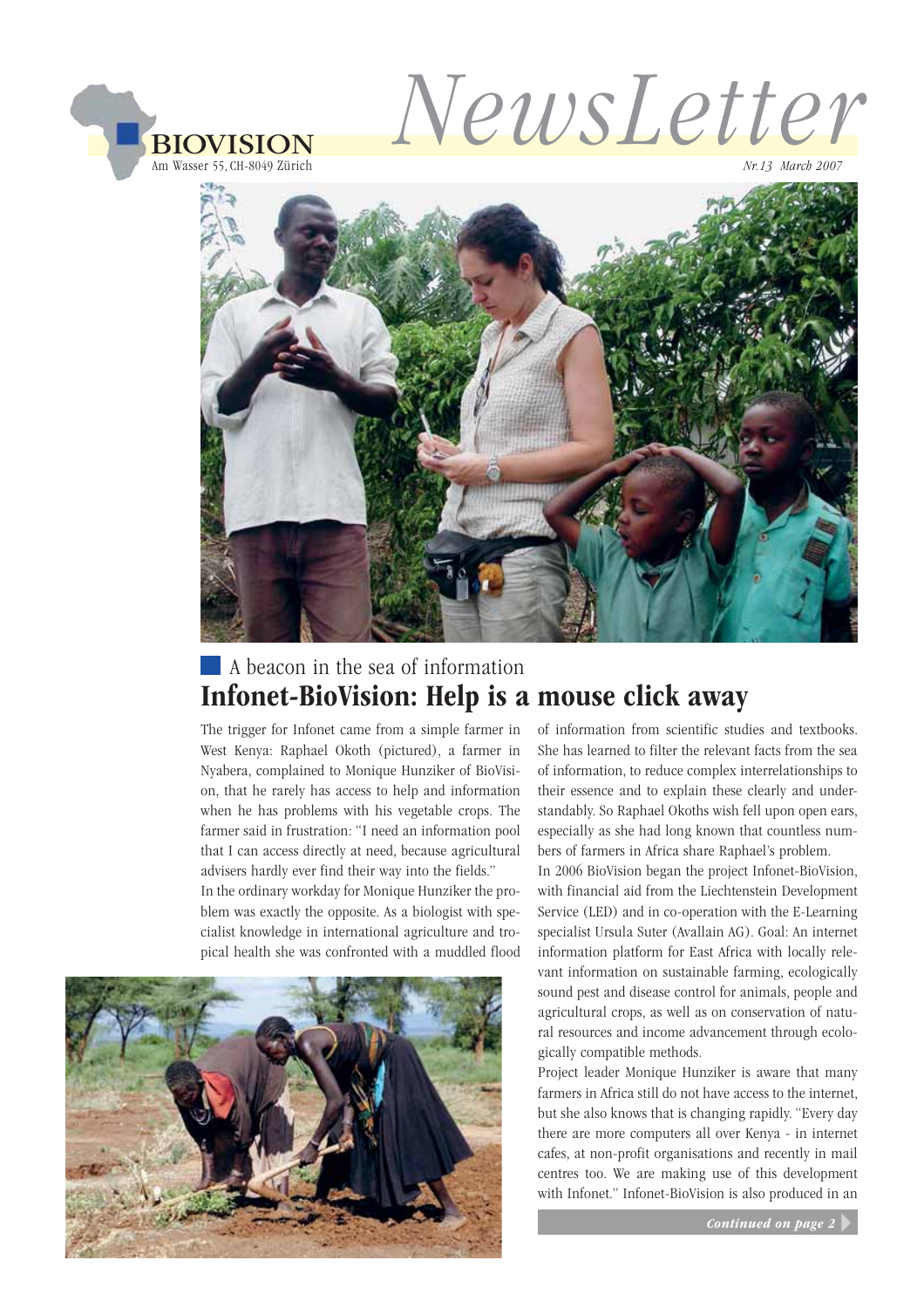### Editorial



Do African farmers need agricultural advisers? Surely they already know the best way to cultivate their land? Yes, Africa's farmers need new knowledge, training and support. Collective experience and traditional knowledge is being lost as a result of devastating illnesses such as Aids and other influences. Moreover, the conditions in Africa have changed greatly in the recent past – beginning with colonialisation and continuing to the climate change of today. Population growth, loss of agricultural land and increasing drought lead to more and more people having to live off less and less fertile land.

Conservation and recovery of soil fertility through use of compost, manure or crop rotation often does not belong to traditional African agriculture. Subsistence farmers searched for a new piece of land as they needed it, when the old land was leached. That is for the most part impossible today. In order to avoid clearing of the rainforest because of the lack of agricultural land, and to prevent people from settling in land at risk of drought, or in malaria and tsetse infested areas, they must get more out of their land without destroying it. Here modern methods of organic agriculture can step in. Therefore BioVision places special focus in the projects on ecological farming and the communication of this knowledge to the farmers.

Dr. Hans Rudolf Herren President of BioVision Foundation

### Continued from page 1

offline version on CD, which can be used independently of the internet. Agricultural advisers and teachers from state organisations, schools and various relief organisations are also particularly important target groups. They usually have an internet connection and also conduct farmer training programmes.

### Quality not Quantity

Infonet-BioVision appeals through the quality and selection of information and understandable visualisations and illustrations. Monique Hunziker and her team have conscientiously chosen from and condensed the immense flood of information to give users a clear overview. Thus the selection consists of the 150 most widespread major diseases and pests in East Africa – divided into the four areas of human, animal, plant and environmental health. "We want to enable access to locally relevant and scientifically proven information, with which the farmers can solve their most common problems", explains the project leader. All editions of The Organic Farmer (TOF), which are especially valued by farmers for their practical tips, can be downloaded from Infonet-BioVision. As a further step, Infonet will eventually be linked up with the popular SMS advice service, so creating a communication platform for farmers and local experts.

#### Teamwork between researchers and farmers

In selecting and reworking the guidance and information, the project leader counts on co-operation with competent scientists from the international research institute ICIPE, in Nairobi, as well as with institutes in Europe such as FiBL, in Frick. She is at the same time in constant contact with three farmers' groups in Kenya with a total membership of 918, most of whom are women. The members contribute local and traditional knowledge, test the comprehensibility of information and illustrations from Infonet-BioVision, test out the instructions and bring in their own practical experience. The groups are co-ordinated locally by Anne Brunste, a competent agronomist and practising farmer. Anne is also the link between the farmers in the field and the ICIPE scientists. In the next phase of the project she will build a network of farmers' groups, NGOs and authorities so that Infonet-BioVision expands into the training of agricultural advisers and farmers. "The project ultimately stands or falls with the local people", Monique Hunziker. She is sure that

Raphael Okoth in Nyabera can access the information he needs from the computer at the local mail centre, and very soon also by SMS.

### www.infonet-biovision.org

is already accessible in test version. At this time the area of Plant Health is complete. Behind the clear user interface is a comprehensive and complex databank from Avallain AG. An international scientific advisory board and specialists from the field of E-Learning are actively involved in the project. Infonet-BioVision will be officially launched in October 2007.



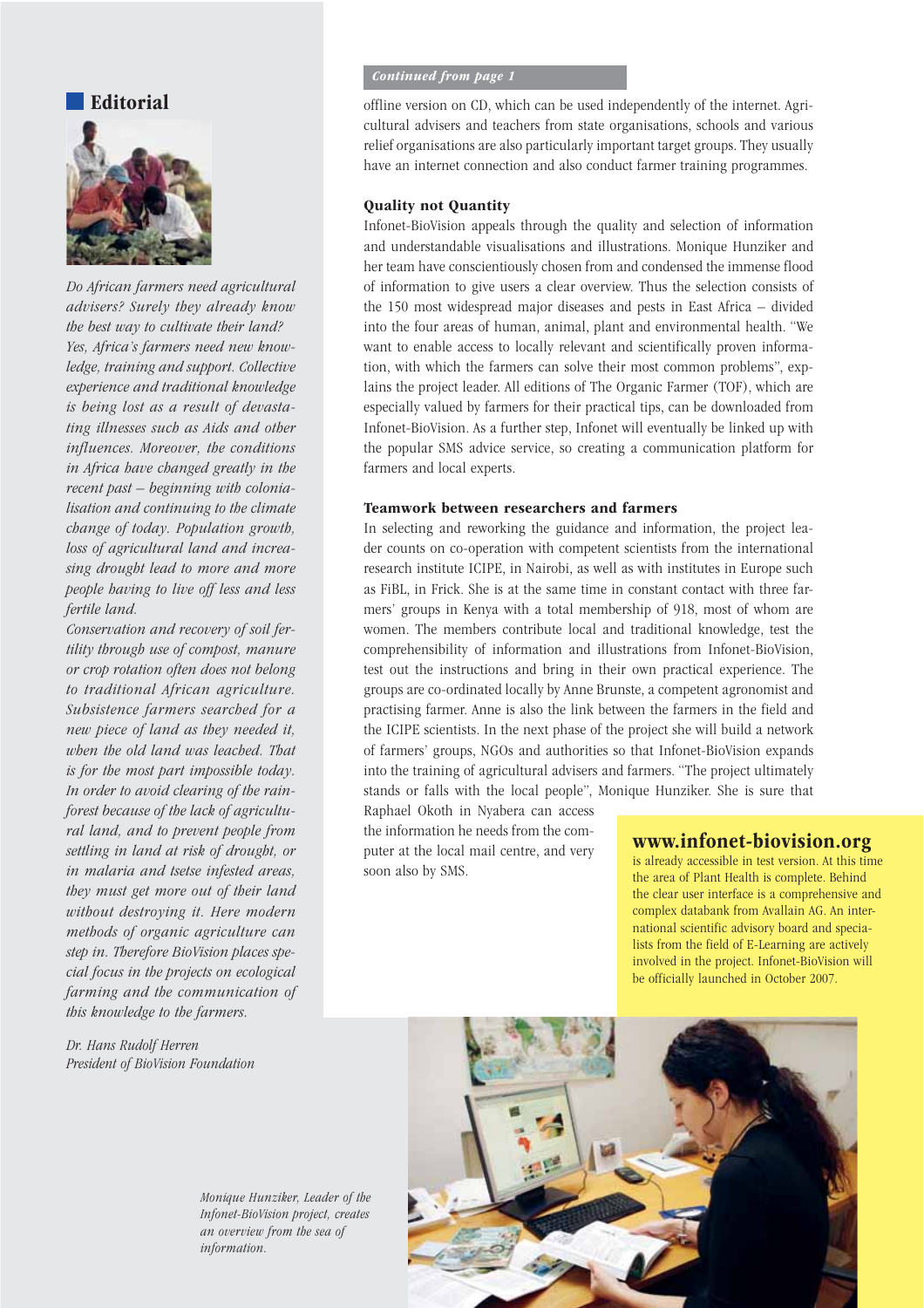

## A Day in the Life of Stella Ettebet Ng'Olekoru, Sorghum-Guard in Kenya

The cock crows at six o'clock. I open my eyes and watch the stars fade away. My mother, my sister and I usually sleep in the open air next to our small clay hut. My six brothers find places to sleep further up on flat stones. Our father died eight years ago.

My mother and I swap milking duties with the goats in the morning and evening. At the moment we have six, who altogether produce a cup of milk. After milking I put some sticks on the embers, blow on them and then put milk and water on the fire. When the tea is ready my brothers come down from their rocks. It is the middle of December and we are on school holidays. Every third day it is my turn to guard the sorghum field. I drink up and make my way down the steep rocky path to the lowland. Our place is about two hundred meters above the valley floor on a rocky escarpment. This leads up to the high plateau, where it is much more fertile than down here in Kerio Valley. We have droughts all the time. Then the crops fail and we have very little food. This autumn we had a lot of rain and the sorghum is high. On the way to the plantation I meet my friends, and at seven o'clock we all climb up the watchtowers around the big field: altogether 52 girls and boys between seven and fifteen years old. When the day starts to get warm the birds come. The worst are the sparrows and weaver birds. If you do not drive them out they come in great swarms and steal half of the whole crop in one day. As soon as they come I wave my arms and shout loudly. If that doesn't work I shoot at them with little balls of clay from my pipe. But the birds are clever. They notice where the small or inattentive children are keeping watch and fly over there. That's why we big ones always have to rush to help the little ones. I don't dislike having to keep watch, because otherwise I would have to collect firewood at home, carry water, wash up, clean and look after the little ones.

At eleven o'clock there is some Ugali to eat. That's boiled maize meal. I chew on a sorghum stalk as well, to stop feeling hungry. At about one o'clock it gets really hot, and the birds have a rest. Then we can chat under the straw roofs of the raised platform or play hide and seek in the plantation. At about three o'clock we have to go back to the posts. After sunset at half seven we climb down from the watchtowers. I hurry home, since after seven it is already pitch black. At home we eat Ugali with leafy vegetables or with leaves from wild trees. Before we go to sleep we chat a bit more and listen to music from the transistor radio. Then I roll myself up in my blankets and look up at the stars until they slowly begin to blur.

> Recorded by Peter Lüthi in Kokwomeses, West Pokot

# 'Kerio Peace Queen'

Kaku Patricia Kamewun, beauty queen from West Pokot (Kenya) will never forget the 20th of December 2006. On this day the chosen 'Kerio Peace Queen' received her prize. On the occasion of a peace festival with the neighbouring tribes of the



Turkana, Samburu, Pokot and Marakwet, the seventeen year old half-orphan won through on the cat walk against 40 other competitors (see Newsletter Nr. 12). Then the long wait began for the 'Peace Queen', as the first prize came ambling along upon eight hooves to her remote village: a female camel with her foal. "This is the first time I have ever owned anything", said the overjoyed winner as she received her prize, and there and then began to practise milking the camel.

"The mare produces more than enough milk for the family, is the basis for further breeding, and at the same time is an unmistakable sign of the empowerment of oppressed women in West Pokot", enthuses Mercy Kyiapiap, coinitiator of the peace festival and assistant in BioVision's Cabesi project. Project leader Rolf Gloor emphasises that keeping camels promotes gentle use of nature: "Camels endure dry periods significantly better than cattle or goats, their soft hooves preserve the delicate ground, they can get nourishment from leaves instead of from sparse grass, and produce much more milk."